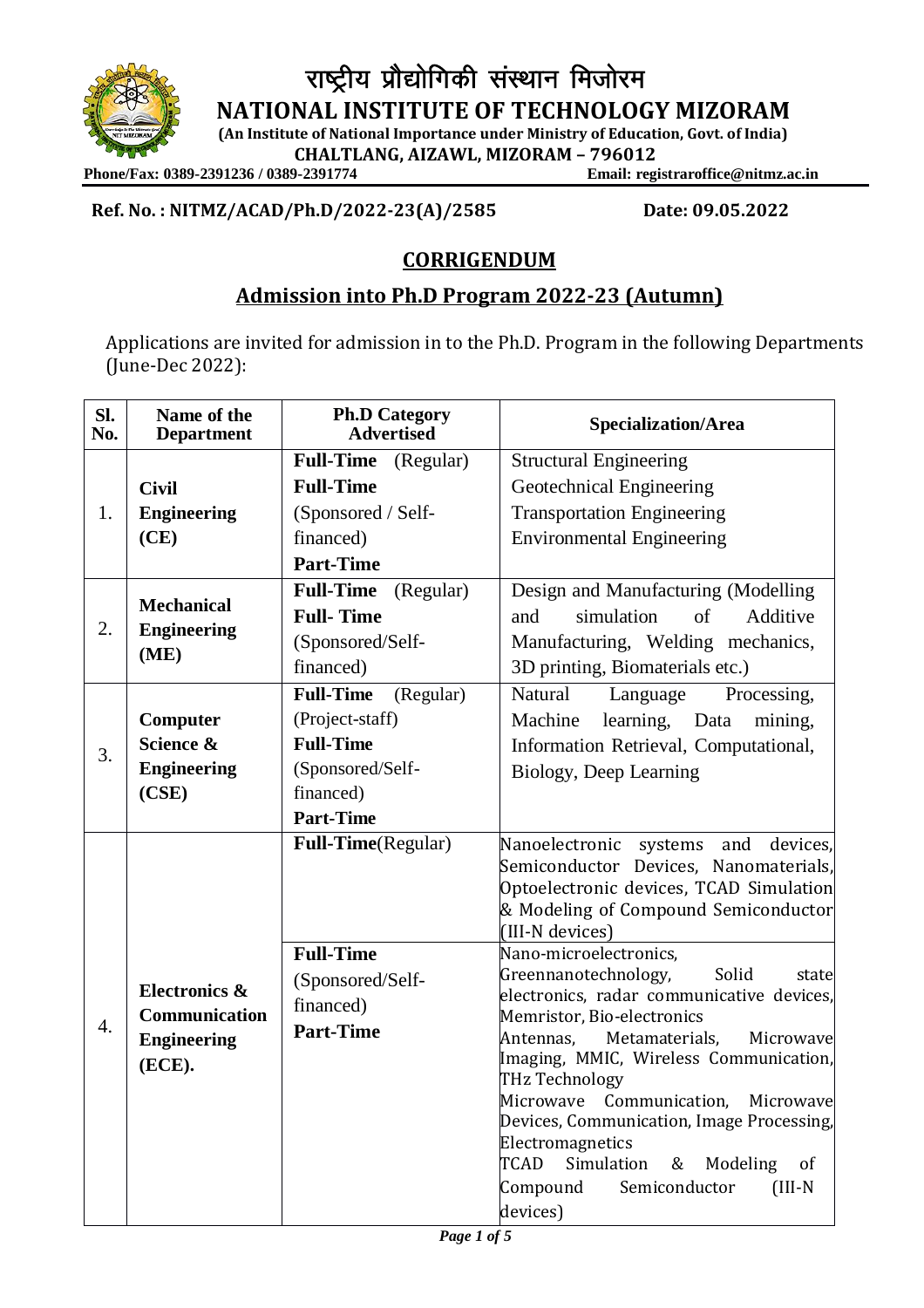| 5.            | <b>Electrical &amp;</b><br><b>Electronics</b><br><b>Engineering</b> | Full-Time(Regular)<br><b>Full-Time</b>                  | Micro-grid, Non-conventional Energy<br>Integration and Control, Smart Grid<br>and Electric Vehicles, Renewable<br>Energy Integration and Control, E-<br>mobility, Power System, High Voltage,<br>Magnetic Levitation<br>System<br>and<br><b>Magnetic Bearing System</b><br>Micro-grid, Non-conventional Energy |
|---------------|---------------------------------------------------------------------|---------------------------------------------------------|----------------------------------------------------------------------------------------------------------------------------------------------------------------------------------------------------------------------------------------------------------------------------------------------------------------|
|               | (EEE)                                                               | (Sponsored/Self-<br>financed)<br><b>Part-Time</b>       | Integration<br>and<br>Control,<br>Power<br>Electronics &Machine Drives, Power<br>System, High Voltage, Smart Grid, and<br>Electric Vehicles, Renewable Energy<br>Integration and Control, E-mobility,<br>Magnetic<br>Levitation<br>System<br>and<br><b>Magnetic Bearing System</b>                             |
| 6.            |                                                                     | Basic Science & Humanities & Social Sciences (BS & HSS) |                                                                                                                                                                                                                                                                                                                |
| $\mathbf{i}$  | <b>Chemistry</b>                                                    | Full-Time(Regular)                                      | Colloids, Surfactants                                                                                                                                                                                                                                                                                          |
| $\mathbf{ii}$ | <b>Mathematics</b>                                                  | Full-Time (Regular)<br><b>Part-Time</b>                 | <b>Non</b><br>Optimization,<br>smooth<br>Mathematical Programming, Uncertain<br>Optimization<br>Fluid<br>Dynamics<br>Applied<br>$\sqrt{2}$<br>Mathematics<br>Fluid<br>Dynamics<br>Applied<br>$\sqrt{2}$                                                                                                        |
|               |                                                                     |                                                         | <b>Mathematics</b>                                                                                                                                                                                                                                                                                             |
| iii)          | <b>Economics</b>                                                    | Full-Time (Regular/Self-<br>finance<br><b>Part-time</b> | Economics,<br>Political<br>Development<br>Economy, Peace and Conflict Studies                                                                                                                                                                                                                                  |
| iv)           | <b>English</b>                                                      | <b>Full-Time</b> (Regular)                              | Feminism,<br>Literary<br>fiction,<br>Contemporary literature, Drama.                                                                                                                                                                                                                                           |

## **Eligibility Criteria:**

#### *Ph.D in Engineering:*

Masters Degree in the area of Engineering/Technology from a Recognized University/ Institute with minimum CGPA of 6.5 in 10 point scale or 60% of marks in the qualifying examinations. GATE score is compulsory for Full-Time Regular candidates.

OR

Bachelor's Degree in Engineering/Technology in a relevant area with a minimum CGPAof7.5or 70%of marks and with a valid GATE score.

#### *Ph.D.in Science (Physics/Chemistry/Mathematics):*

Master's degree in the area of Physics/Chemistry/Mathematics from a recognized University/ Institute with minimum CGPA of 6.5 in 10point scale or 60% of marks in the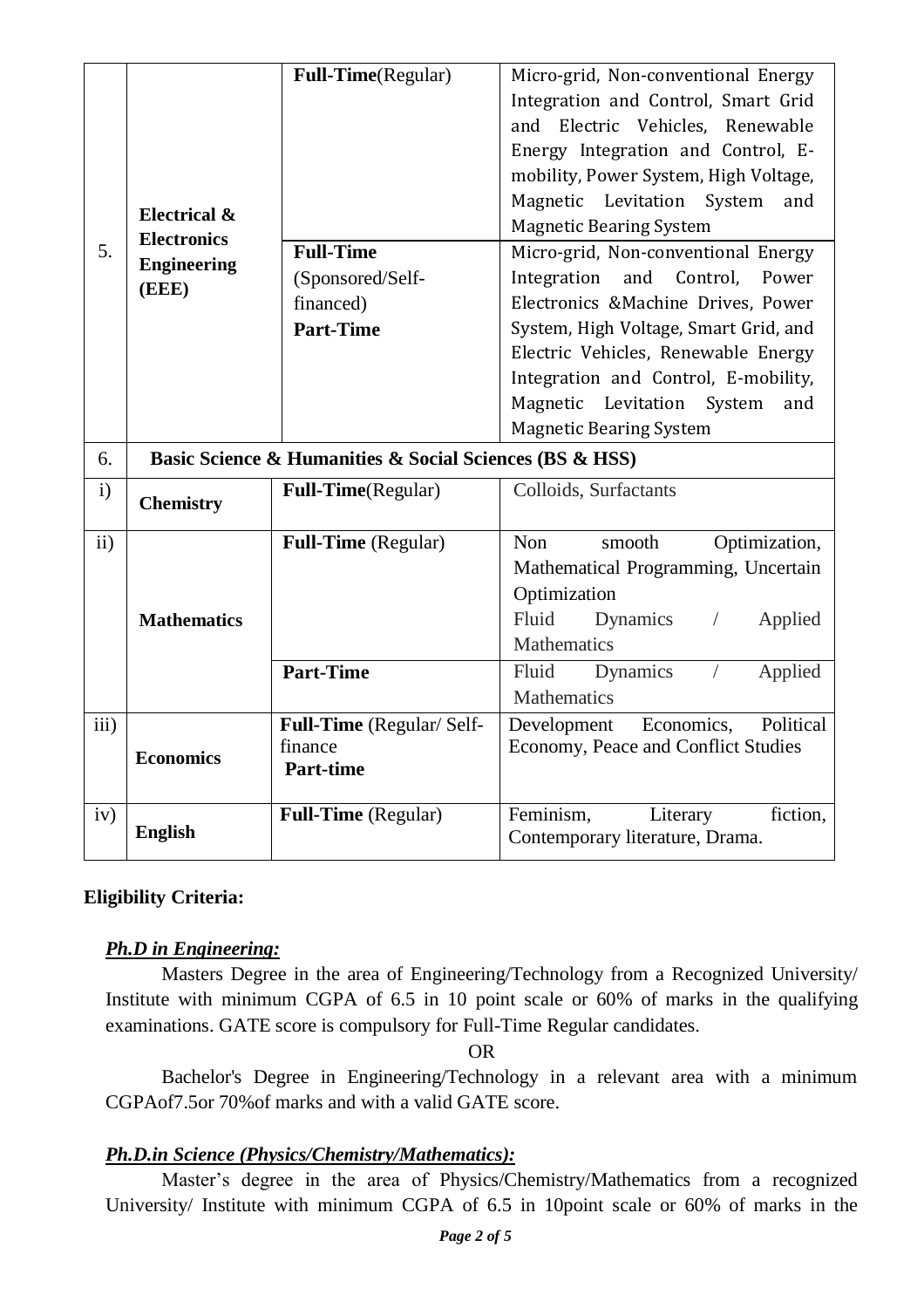qualifying examinations and qualify the NET/GATE. NET/GATE shall not be compulsory for Sponsored, Self-Financed, Project-Staff, and Part-Time categories. No Institute scholarship to be awarded for these types of students.

### *Ph.D. in HSS (Economics/English):*

Master's degree in Economics/English from a recognized University/ Institute with a minimum CGPA of 6.0 in 10point scale or 55 % marks in the qualifying examinations and qualify the NET.

 \**For SC/ST candidates, there is a relaxation of 0.5 CGPA or 5% of marks. \*Conversion from CGPA to percentage or vice-versa shall not be allowed.*

#### **CATEGORIES OF Ph.D STUDENTS**

The Institute admits Ph.D. students under the following categories. However, admission with respect to this advertisement will be held for the advertised categories only.

#### **2.1. Full-time:**

- i. Regular: He/she receives assistantship from the Institute or fellowship from any recognized funding agency depending on GATE/NET (UGC/CSIR)/ other qualifications.
- ii. Sponsored: He/She is sponsored by are cognized R&D Organization/Institute/Industry etc. for doing Research, but gets no fellowship from the Institute.
- iii. Self-financed: He/She works full time for the Degree but gets no fellowship from the Institute.
- iv. Project-Staff: He/ She gets fellowship from the Sponsored Project, works full time for the degree, andon completion of the project before the award of the degree, the category will be changed to Self-Financed.

**2.2. Part-time**: He/She in this category works without fellowship from the Institute and should be employed. If Permanent Employee, he/she should provide NOC from the Employer.

#### **How to Apply:**

 Interested candidate (s) satisfying the eligibility criteria may submit their **online application at <https://nitmzadmission.mastersofterp.in/PHDLogin.aspx>**

- $\Box$  Read this Advertisement and the Instructions mentioned here with, carefully, to fill in the online application form given in the online portal.
- $\Box$  Self-attested copies of necessary supporting documents and receipt of online payment (of Rs. **200**/-for General/OBC **OR** Rs. **100**/- for SC/ST); should be uploaded in the Application Portal. Transaction ID should be clearly mentioned in the Application Form.

**Name of Account: National Institute of Technology Mizoram SBI Account No.:33755447886 IFSC: SBIN0007059**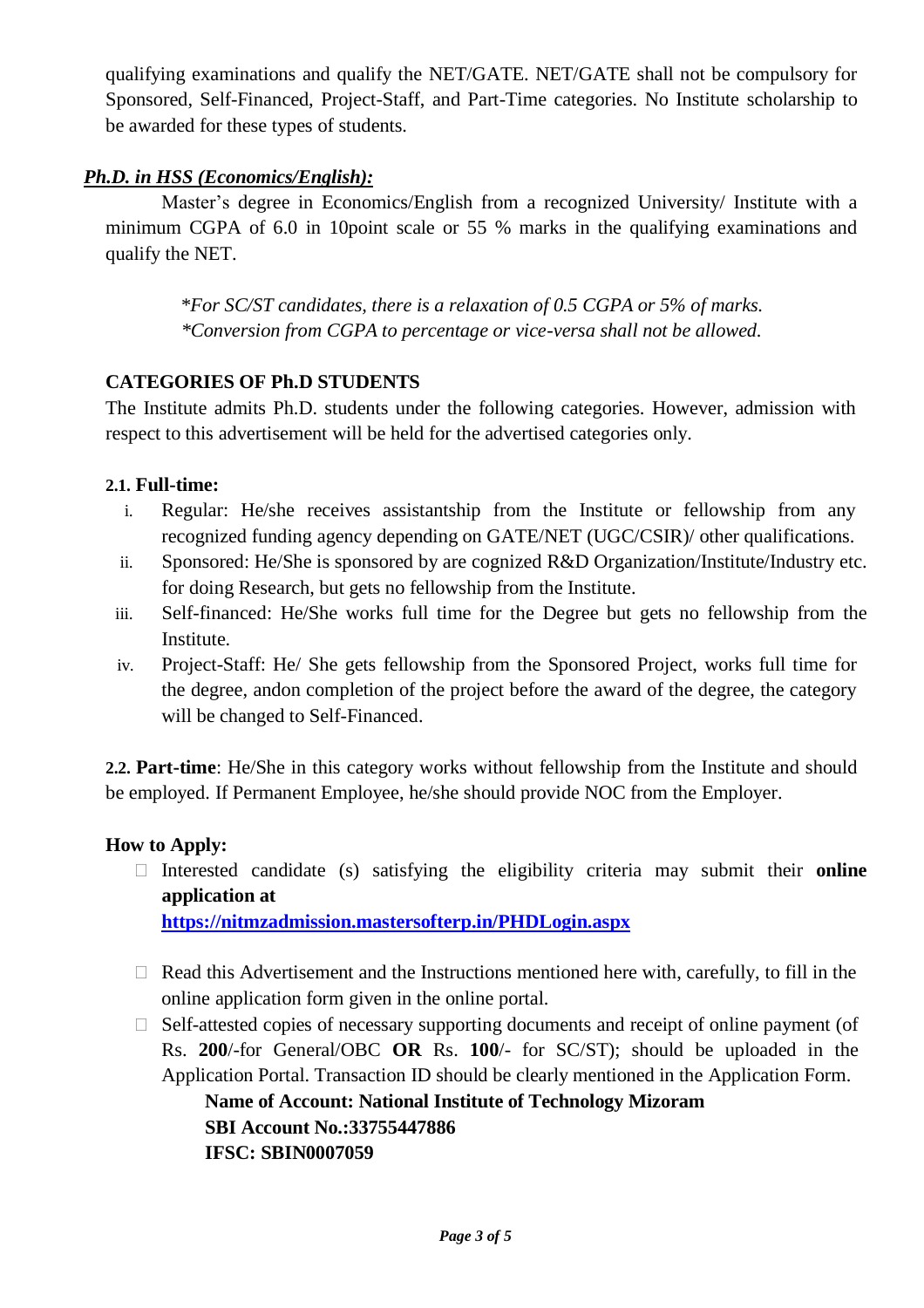- $\Box$  Women candidates are exempted from the payment of the Application Fees.
- $\Box$  The required document is to be furnished along with the application by candidates applying under various categories.

**Form I:** Sponsorship Letter **(for the Sponsored Category).**

**Form II:** No Objection Certificate (NOC) from the Institute **(for Project Staff category).**

**Form III:** No Objection Certificate from the Employer **(for Part-Time Category).**

**Form V:** No Objection Certificate **(for NIT Mizoram Employee–Part-Time Category).**

- $\Box$  Candidates should submit the above Forms (Form I/II/III/V) only in the prescribed format (provided in the Ph.D. Regulations of the Institute). No other format will be accepted.
- $\Box$  Candidates are advised to mention their Contact No. & Email IDs correctly in the application portal.

## **Names of the short-listed candidates for attending test/interview shall be made available on the Institute's website or may be intimated by e–mail by the respective Head of the Department.**

- Applicants can apply through the portal upto **28th May, 2022 till 5:00PM**.
- $\Box$  Hardcopy of the filled-in application form complete in all respect to be produced at the time of Written-Test / Interview/or as per the instruction of Institute's Authority. If the candidate(s) fail to produce the original application form and supporting documents at the time of test, or if their claims are found to be in correct on verification, their candidature shall be cancelled automatically.
- **The session is likely to start from First Week of August 2022**. List of finally selected candidates shall be published on the Institute's website.
- $\Box$  Candidates are advised to visit the Institute's website regularly. Any modification/changes/additions in the advertisement, if required, will be uploaded only in the Institute's Website.
- $\Box$  The number of candidate (s) to be selected will be decided afterward.